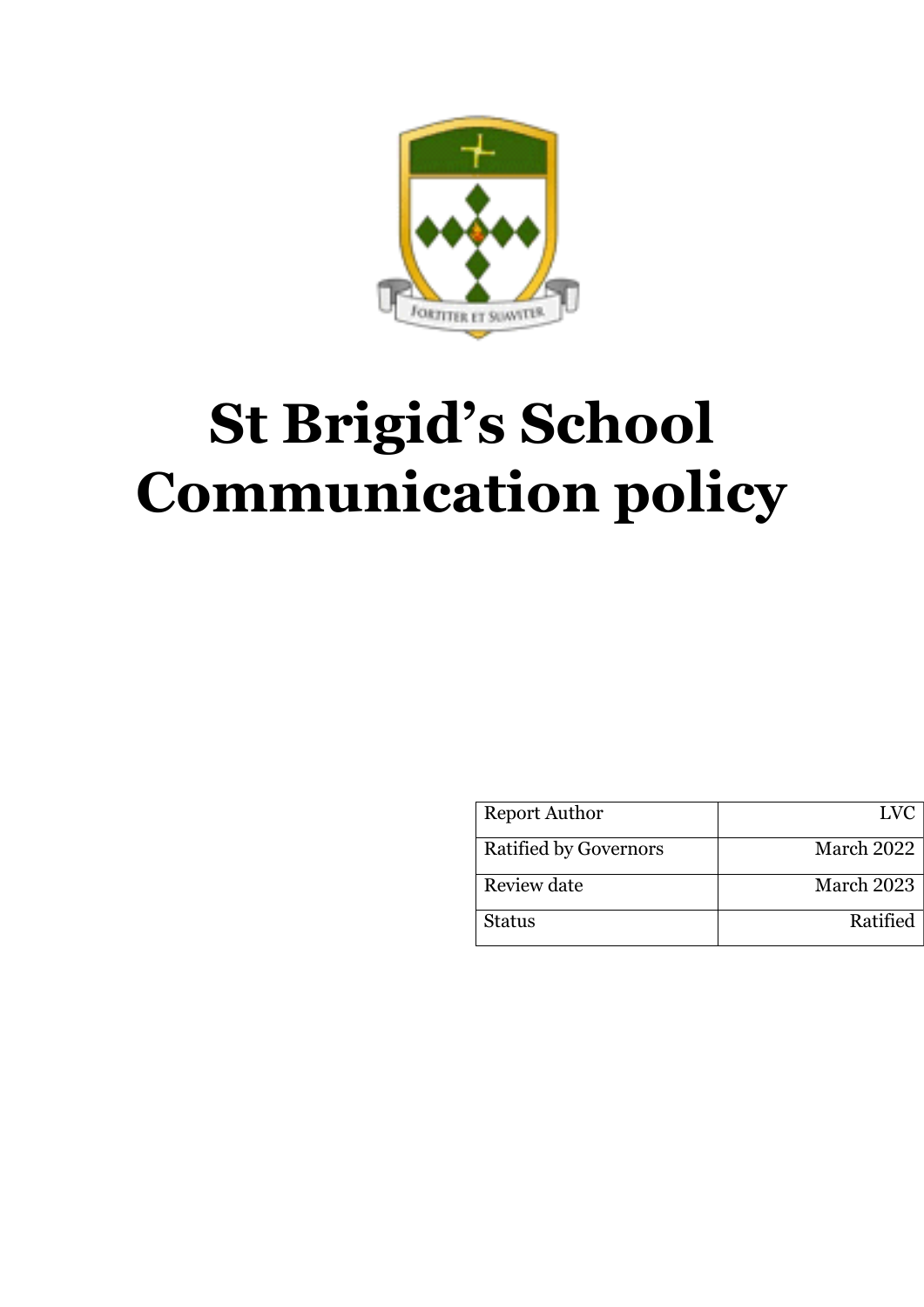# **1. Introduction**

St Brigid's school recognises the importance of clear and effective communication with all stakeholders and is committed to being open and accessible for all who have an interest in the school. The key stakeholders for a school are parents, carers and students and this policy addresses the main ways in which the school ensures effective two-way communication between home and the school. In this policy the term 'parents' refers to both parents and carers.

#### **2. Parents as partners in their child's education**

It is widely acknowledged in Government guidance, legislation and research that parents have a key role to play in their child's education. Schools and Local Authorities are all required to encourage and make arrangements for parents to contribute to the shared view of their child's needs. The parent of every child of compulsory school age must make sure that they receive efficient full-time education suitable;

• To their age, ability and aptitude

• To any special educational needs they may have, either by regular attendance at school or otherwise.

# **3. Rationale of the policy**

St Brigid's school recognises that engaging and working with parents is a vital component in providing their child with an excellent education. The school will ask parents annually what they expect from and what they think of the school. We intend to involve as many parents in their child's education as possible as part of the community aspect of the school's work. We want to ensure that effective communication and consultation takes place between the school, parents, students and other stakeholders. We want to ensure robust processes for consultation between the school, parents and students on key service areas within a realistic timeline for staff.

#### **4. Aims**

We want to make the school as welcoming and inclusive as possible. Signage will be clear, informative, bilingual and positive.

All written and telephone enquiries from parents will to be dealt with within published timeframes.

A variety of forms of communication with parents, for example, telephone contact, email, post, text and home visits will be used.

Parents will be contacted for positive as well as negative reasons.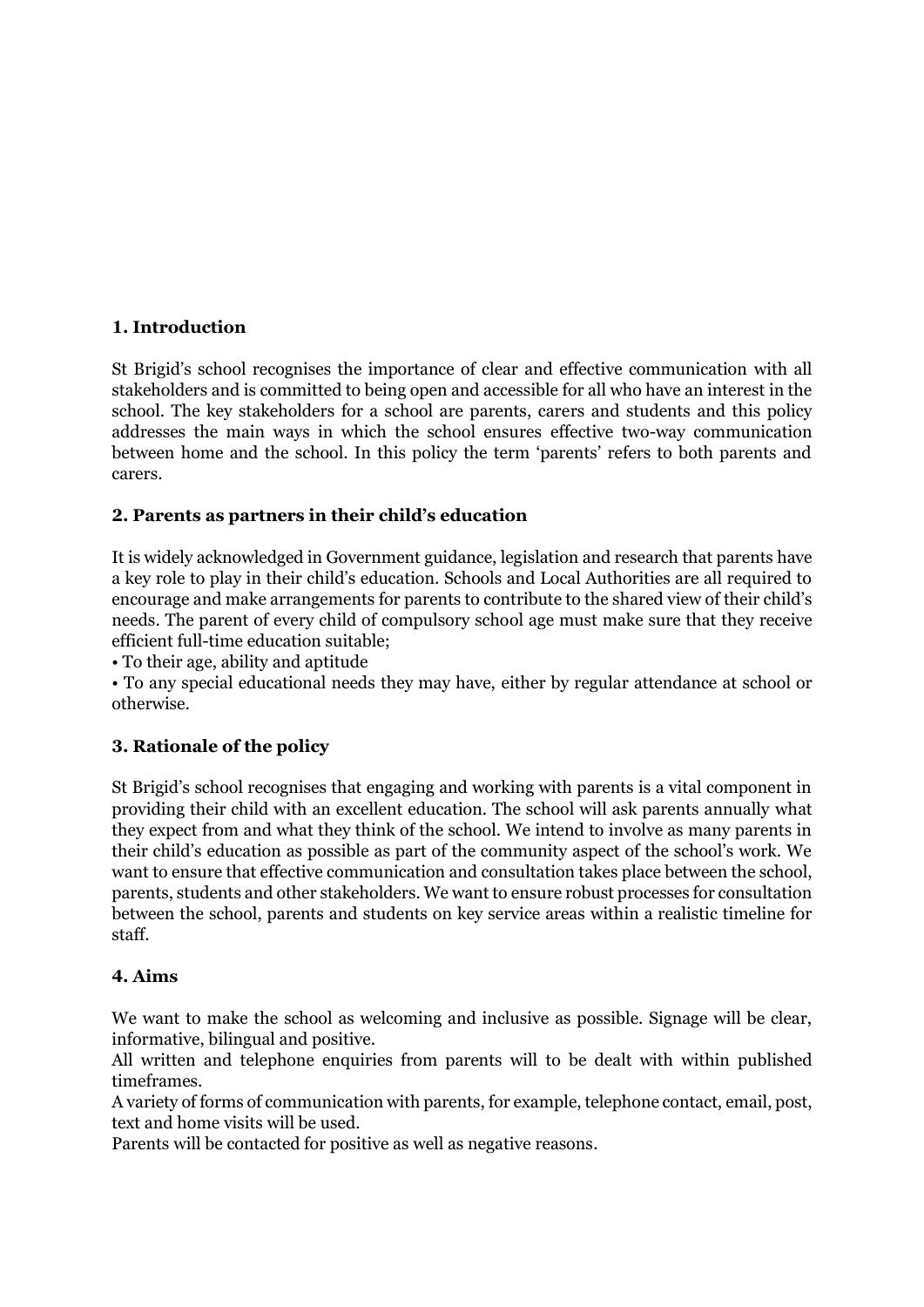Information will be given to parents on what students are being taught and tips for helping their child circulated.

Parents will be encouraged to help or support their children's learning at school and at home. Information or training will be provided where possible to enable this support to be effective. The school will encourage the use of parents as volunteer helpers within the boundaries relating to safeguarding children.

# **5. Definition of Communications**

Communications can take a variety of forms: verbal (through meetings or by telephone), written (through letters, SIMS App, or email) or through the School website. We aim is to utilise all means of communication effectively.

Communication between the school and parents will operate in the following ways:-

- All prospective parents will receive a St Brigid's school prospectus upon request or via the school website or by coming to the school reception.
- Prospective parents are invited to an Open Evening in the Autumn preceding the year of entry to the school.
- Prospective pupils are invited to an induction days (or days) in July where the main channels of communication are outlined, essential information given and information about the school is presented.
- Parents are invited to a pastoral 'Settling-in parents' evening' in the early part of the Autumn Term of Year 7 to meet the student's form tutor and subject teachers to review how they have settled into the school. Both academic and pastoral information will be shared.

Parents are invited to attend at least one full parent's evening each year to review the academic, personal and social progress of their child. Parents will receive a report of academic, personal and social progress each term.

# **6. Barriers to communications**

Effective telephone and email communication can sometimes be a problem in a school as staff may be teaching full time and running clubs or working with students at lunchtime or after school. Parents may be frustrated if they feel that a message gets no immediate reply, when in fact there has been no available opportunity for the member of staff to reach a telephone to return a call or respond to an email. For this reason, teaching staff will endeavour to reply to parent's routine phone calls, letters or emails within five working days therefore **please do**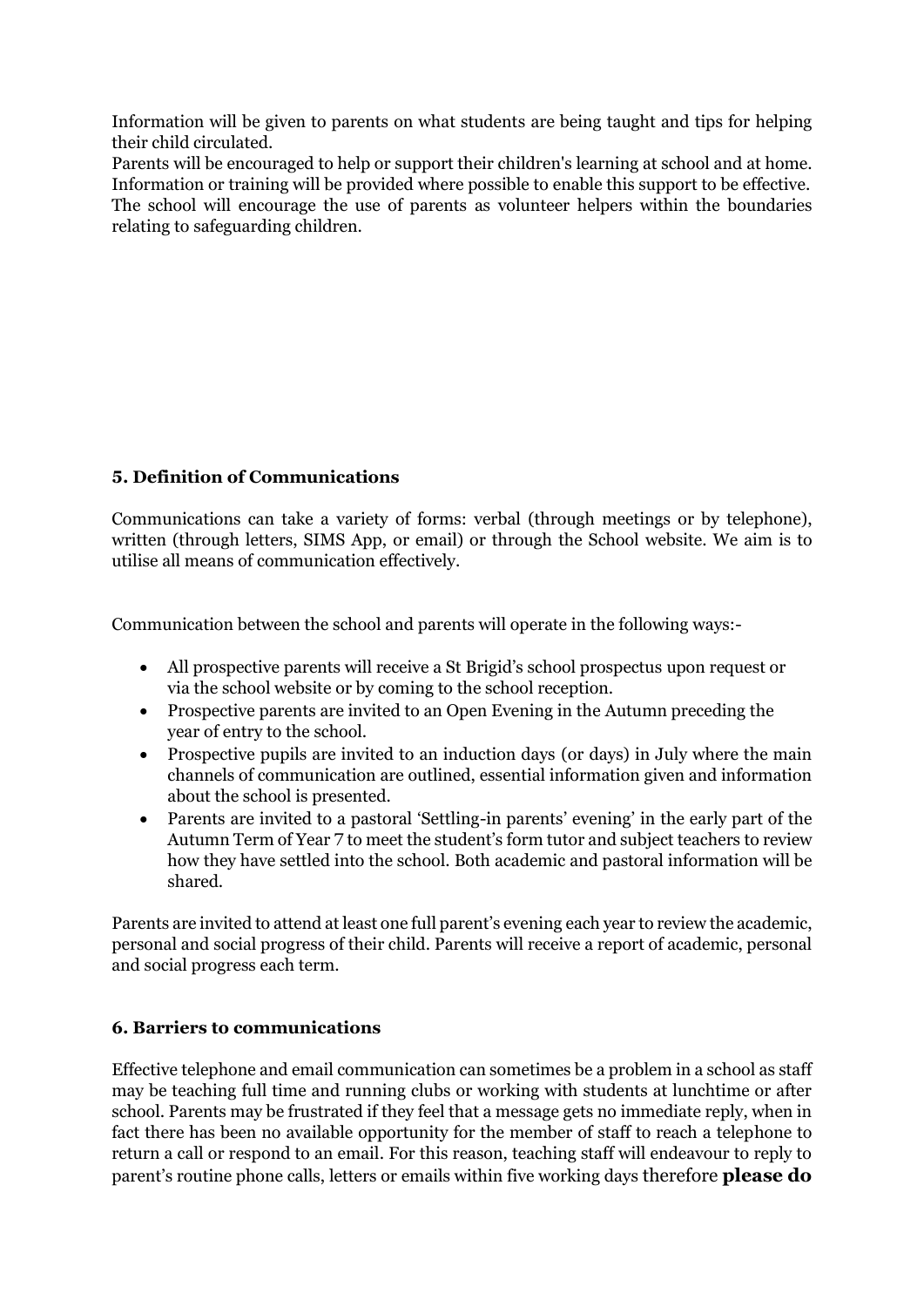**not expect immediate responses**. Emails which are sent to school email addresses after 5pm will not be dealt with until the following school day from 9am. For queries that require an immediate response due to an emergency, the admin staff should be contacted who will respond within school hours (8am to 4pm). Messages left on the school answering machine after 4pm will be dealt with the following school day.

Any letter of complaint will be referred to the Headteacher or Deputy (or Assistant) Headteacher for advice prior to response. Our Complaints Policy explains this in more detail.

The school will be particularly proactive in encouraging use of a wide range of communication methods, with admin email contacts being publicised regularly in newsletters and all parents being encouraged to give an email address for prompt and effective communication. On request, key school documents can be translated in community languages and a translator made available, if required, to ensure more effective communication.

# **7. The School Website**

The school website is a good source of general information and will include;

- The school prospectus
- Curriculum resources
- Holiday dates
- Copies of letters to parents
- Information about lessons / additional study
- Special events
- Newsletters and updates
- Essential school Emergency details

# **8. Social Networking Sites**

Staff are not permitted to communicate with parents or students via social networking sites (such as Facebook) or accept them as their "friends." This is part of our safeguarding procedure to protect students and staff. The school-approved social media sites such as Twitter and Instagram are monitored to ensure that there is no risk of reputational damage to the school from outside sources. The school does not have a Facebook page and any social media will not be used to respond to queries.

# **9. School Pupil App (SIMS)**

St Brigid's School gives all pupils from Year 3 to 13 a SIMS Pupil App, this should be used by your child to access timetables, homework and other notices. Foundation Phase children have access to Seesaw which can be used to communicate between home and school. The Pupil App can be used to convey messages to class or form tutors, but it is the responsibility of your child to do so.

We also provide a SIMS Parent App for free, for parents to access at all times. The SIMS Parent App will contain latest in their child's attendance, attainment, achievement, behaviour, conduct and any notices from the school. The SIMS App must be checked regularly so that parents can stay abreast of all school communication.

# **10. E-mail**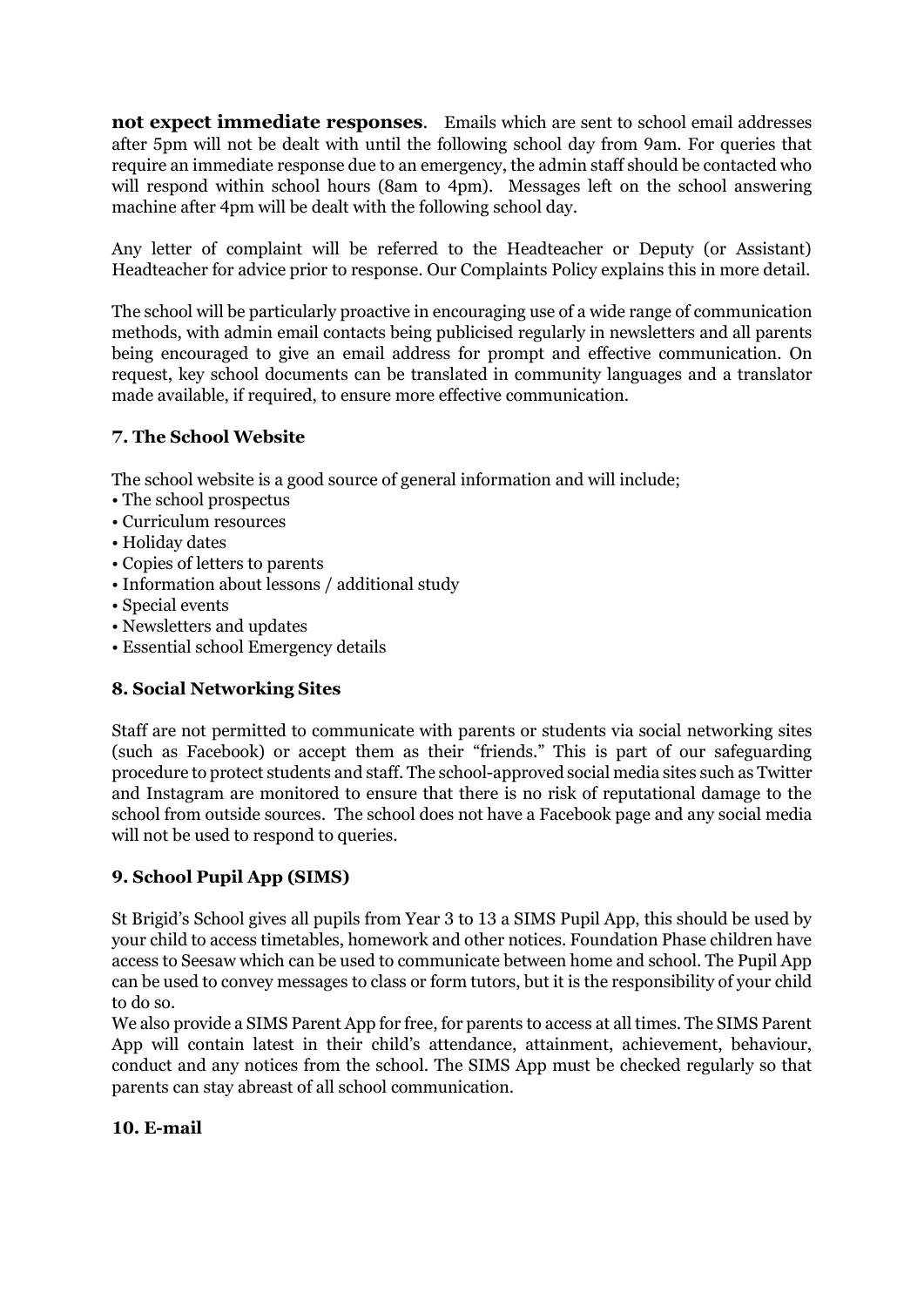Parents may wish to contact the School via e-mail as an alternative to telephone or letter. The school e-mail address is admin@st-brigids.denbighshire.sch.uk and this is the school's preferred method of communication.

# **11. Celebrating success**

Parents will be invited to special assemblies, events and presentations throughout the course of the school year to celebrate the students' achievements.

#### **12. Parental Involvement**

Parents will receive an annual questionnaire on many aspects of the service provided by the school. Replies are confidential and will be collated and analysed the Headteacher and discussed by Governors, the Senior Leadership Team, staff and the student council. Our intention is to establish regular meetings with parents who may wish to support the school with ideas for progression. We want to help parents to be more involved in their child's learning, developing better expectations of attendance and punctuality and helping families to improve this.

# **13. Supporting Parents of pupils with ALN**

The ALN Code of Practice (Wales) states that 'Partnership with parents plays a key role in promoting a culture of cooperation between parents, schools, LEAs and others. This is important in enabling children and young people with ALN to achieve their potential'. There should be no presumption about what parents can or cannot do to support their children's learning. All staff should bear in mind the pressures a parent may be under because of the child's needs. Professionals should make efforts to ensure effective communication with parents.

Staff within the school are expected to help parents understand how to contribute effectively to their child's education and should make every effort to ensure that parents understand their rights and responsibilities. All relevant information will be provided in a way that parents can understand. As stated in the ALN code of Practice (Wales), parents also have a responsibility to communicate effectively with professionals to support their children's education. In working with schools they

should: • communicate regularly with their child's school and alert them to any concerns they have about their child's learning or provision • fulfil their obligations under home-school agreements which set out expectations of both sides.

The ALNCo will endeavour to reply to parents of ALN pupils' routine phone calls, letters, or emails **within five working days**. As noted above for queries that require an immediate response due to an emergency, the admin staff should be contacted who will respond within school hours (8am to 4pm). Messages left on the school answering machine after 4pm will be dealt with the following school day.

#### **14. Home-school communications**